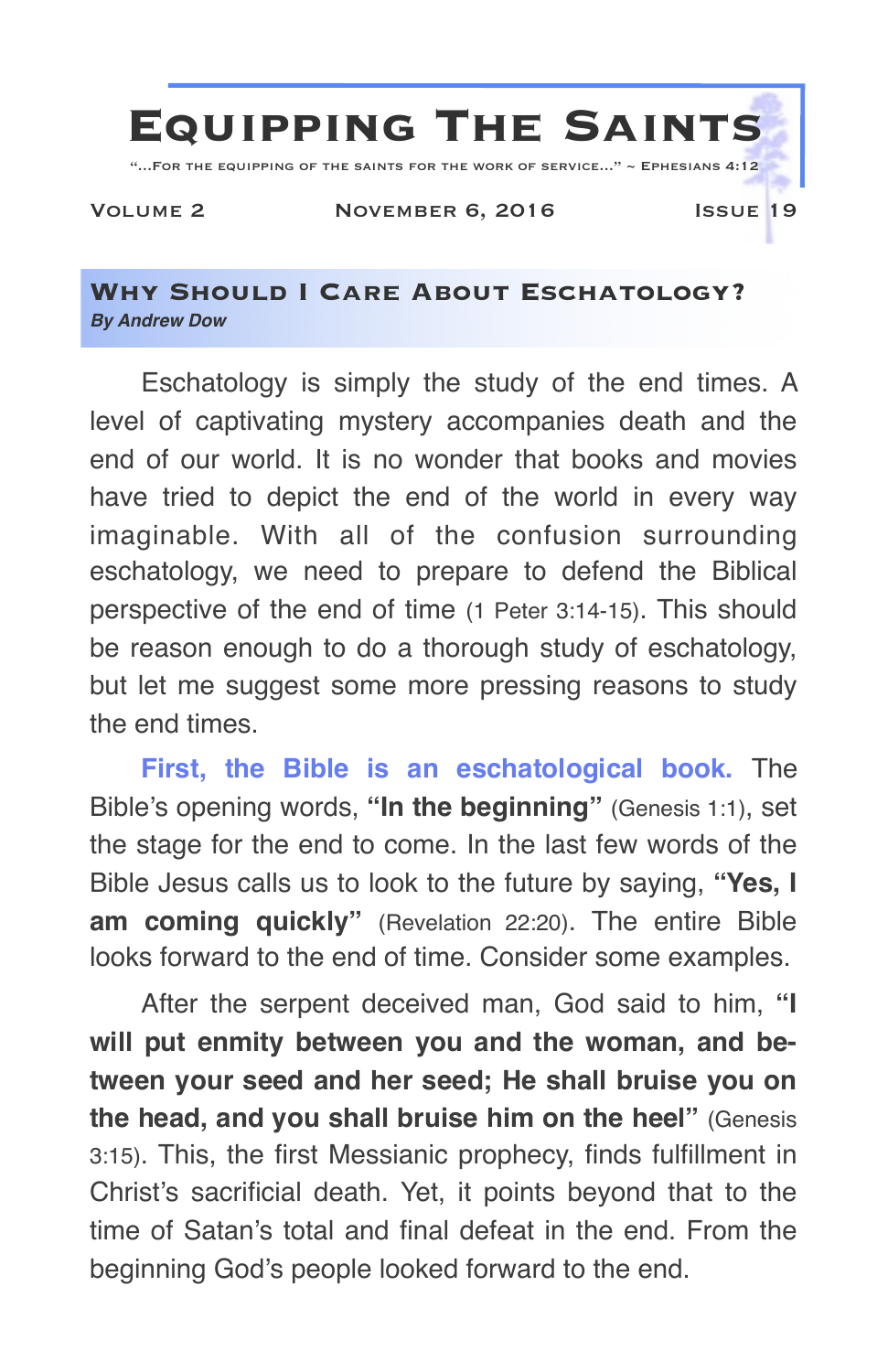The Hebrew author described Abraham as one who **"was looking for the city which has foundations, whose architect and builder is God"** (Hebrews 11:8-10) Abraham was seeking something greater than the physical promised land. We are told that he (and others like him) **"desire a better country, that is a heavenly one"** (Hebrews 11:13-16). Abraham looked for ultimate fulfillment in the end.

The man named Job also looked to the end when he said, "**I know that my Redeemer lives, and at the last He will take His stand on the earth. Even after my skin is destroyed, yet from my flesh I shall see God"** (Job 19:25-26). Job looked forward to a time he described as, **"the last."** He recognized that this will be long after his **"skin is destroyed,"** but it brought him hope.

When we read the Bible we should recognize that it is a book that looks forward. Just as the Old Testament pointed forward to the coming of the Messiah (Luke 24:44-46), now the New Testament points forward to the return of the Messiah (Acts 1:11).

**Second, eschatology is fundamental.** There seems to be a misconception that a study of the end times should be reserved for mature Christians. This is probably due to the difficulty of the Bible verses involved and the conflicting interpretations of those texts. With so much uncertainty many prefer to avoid it altogether.

Paul, however, had a different idea about when to approach these topics. In fact, he saw eschatology as something crucial for new Christians to understand. For example, Paul's letters to the Thessalonians were urgently written after he was prematurely run out of the city (Acts 17:2, 5). After spending only a few months in Thessalonica he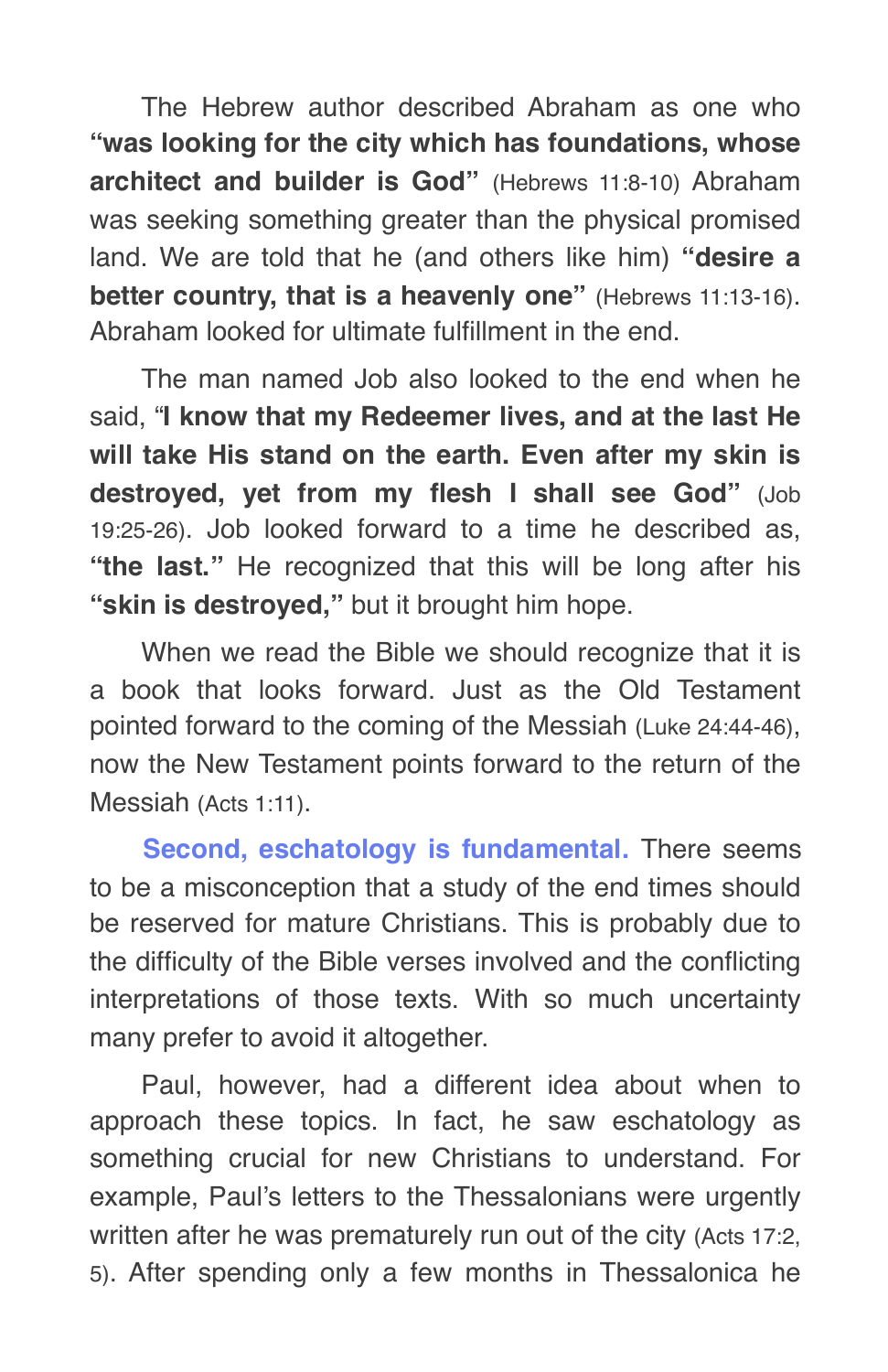was forced to leave these new Christians behind.

However, notice the words of Paul to these brand new Christians, **"Now as to the times and epochs, brethren, you have no need for anything to be written to you. For you yourselves know full well that the day of the Lord will come just like a thief in the night"** (1 Thessalonians 5:1-2). He wrote extensively about the end times in these two epistles. In fact, he already expected them to know much of what he was writing to them. Paul didn't wait until these Christians were mature to explain the end of time to them. They needed to know it from the start!

**Finally, eschatology offers hope.** As Christians our hope is in what God has promised for our futures. This is why the Bible is full of eschatological language. This is why eschatology is such a fundamental part of our faith. A proper understanding of our hope (i.e., eschatology) should change the way we live our lives right now.

The book of Revelation is filled with some of the most fantastic imagery in the whole Bible, yet its message is simple: **"To him who overcomes, I will grant to eat of the tree of life which is in the Paradise of God"** (Revelation 2:7, cf. 2:11, 17, 26; 3:5, 12, 21). This is the hope of all who are living for Christ—to overcome and dwell with God. This hope is not something that can be achieved in this world or in this time. It is a hope that can only be fulfilled in the future—in the end!

Paul reminded those spiritually young Christians, **"We are not of night nor of darkness; so then let us not sleep as others do, but let us be alert and sober"** (1 Thessalonians 5:5-6). Our understanding of the end affects how we live now. If their is no future resurrection, judgment,